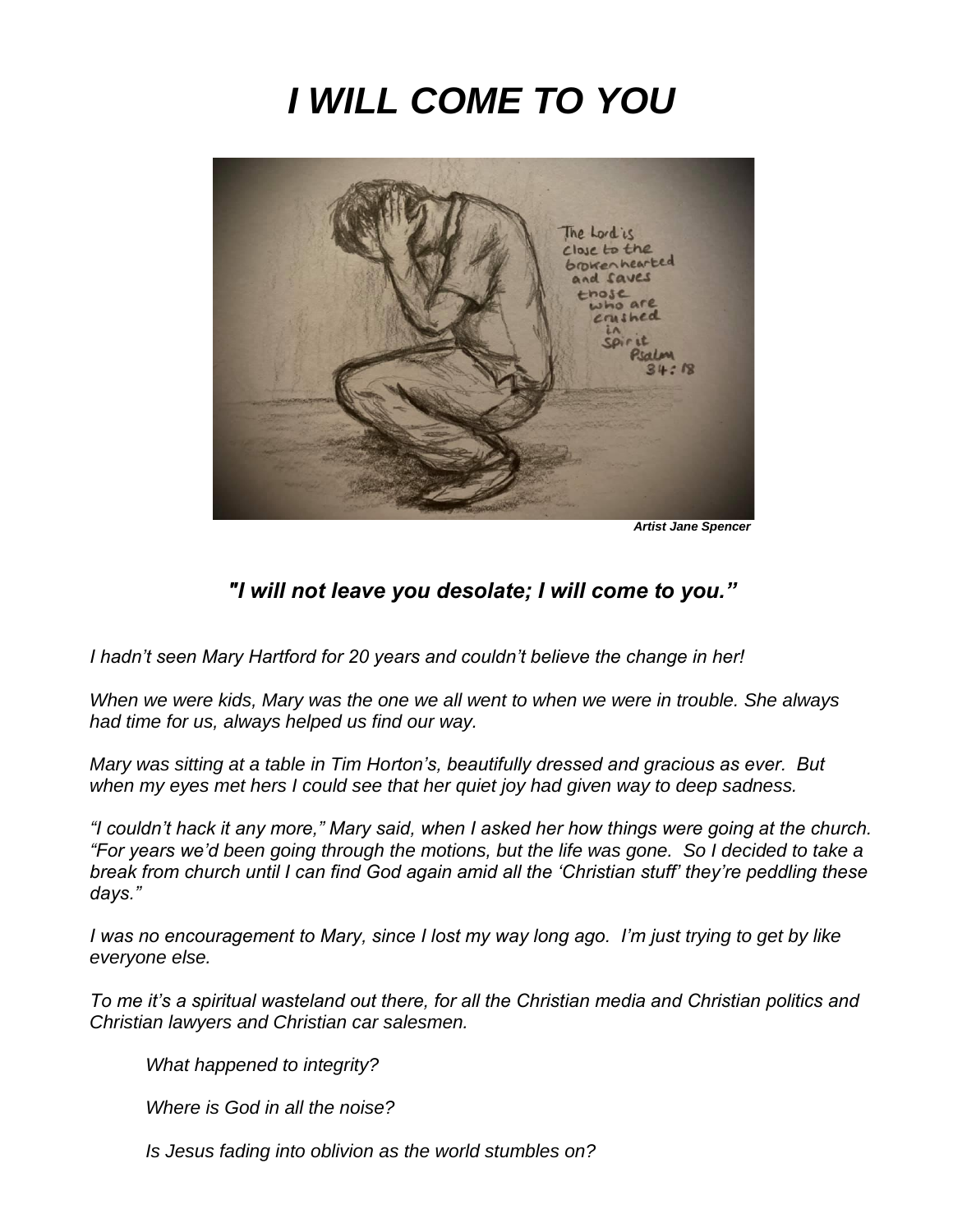*In the main-line churches, it's gray heads and dwindling numbers. And, for my money, those mega churches are too cozy and comfortable to be the Kingdom of God.*

So who was Jesus talking to when he said ?...

#### **"I will not leave you desolate; I will come to you.**

\_\_\_\_\_\_\_\_\_\_\_\_\_\_\_\_\_

#### *Yet a little while, and the world will see me no more, but you will see me; because I live, you will live also." John 14*

Was Jesus talking only to those eleven disciples?

Was he talking to Mary Hartford?

Was he talking to me---to you?

"I will come to *you*."

"You will *see* me."

"And because I live, *you will live also*."

Those words came true for the disciples. But when will they come true for Mary Hartford? For me? For you?

Let's be honest:

Has Jesus come to us?

Have we seen him?

Are we alive with his life?

If this isn't happening, then all we have is quiet desolation and an empty religion.

Mary Hartford is "waiting to find God again." Most of us are waiting for something to happen when we go to church, or when we get away by ourselves to pray.

When Jesus says, "*I will not leave you desolate; I will come to you,"* he's not talking to the world at large. He's talking to people who have drawn near to learn from him---to disciples. *"He who has my commandments and keeps them, he it is who loves me; and he who loves me will be loved by my Father, and I will love him and manifest myself to him."*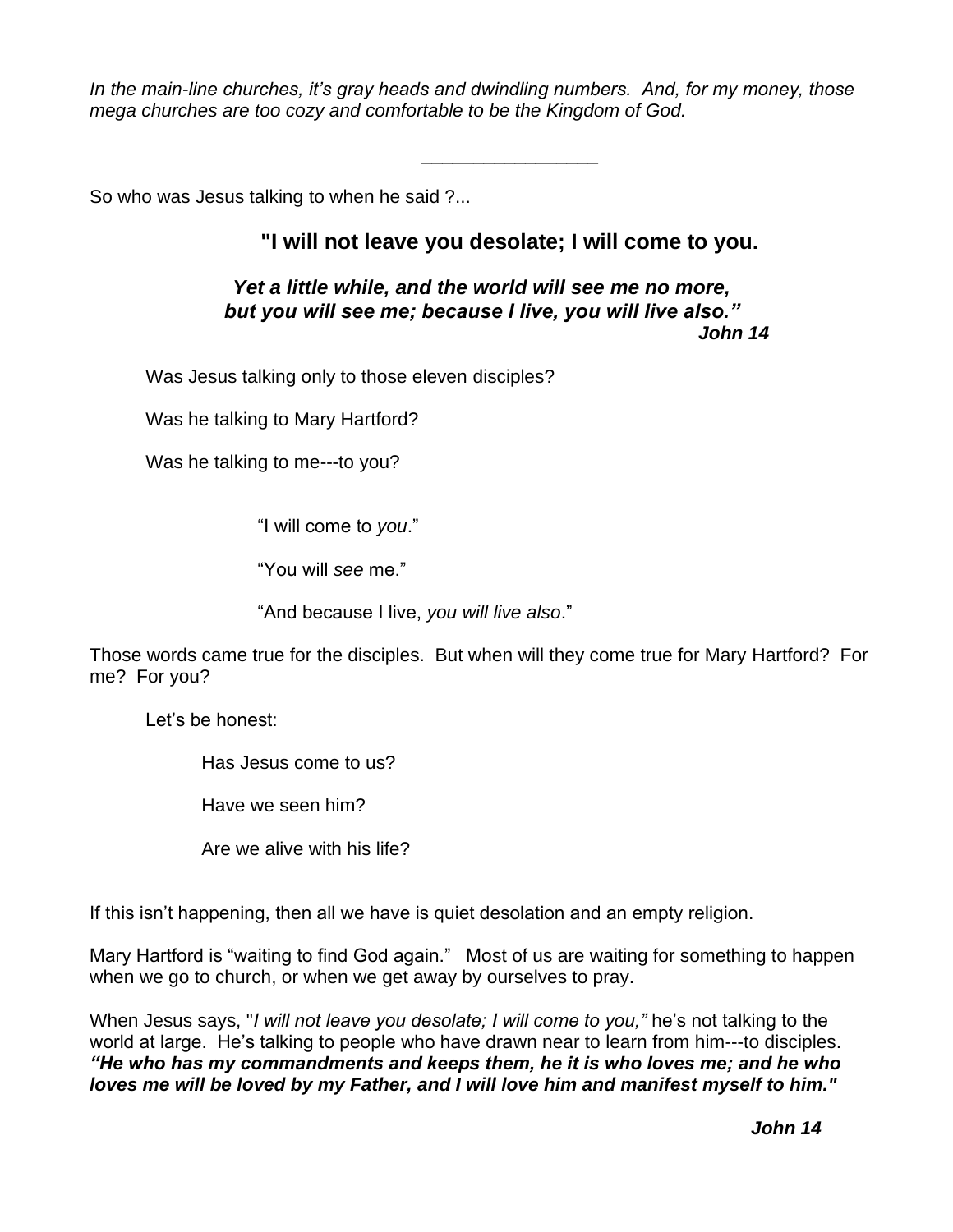If I love Jesus, I'm going to do what he tells me to do. And he is going to manifest himself to me.

## *"I will love (you) and manifest myself to (you)."*

So why isn't Jesus manifesting himself to us?

Is he holding out on us?

Or are we holding out on him?

*The voices we listen to*



*Artist Jane Spencer*

Long before there was Fox News or CNN or Facebook or Twitter, there were voices calling out to us. Since the dawn of history there have been prophets and priests in every land to tell us "how it is."

We gravitate to the voices that appeal to our proclivities. These voices give us hope. They stoke our anger. They fan our fears. They arouse our curiosity with juicy conspiracy rumors.

But these voices have an agenda. They have an axe to grind. The more we listen to these voices the farther we drift from the truth. As we drink in the "gospel" of our choice, our ears become deaf to the voice of heaven.

We will not hear the voice of heaven until we tune out the noise and begin to soak our spirits in words that are true.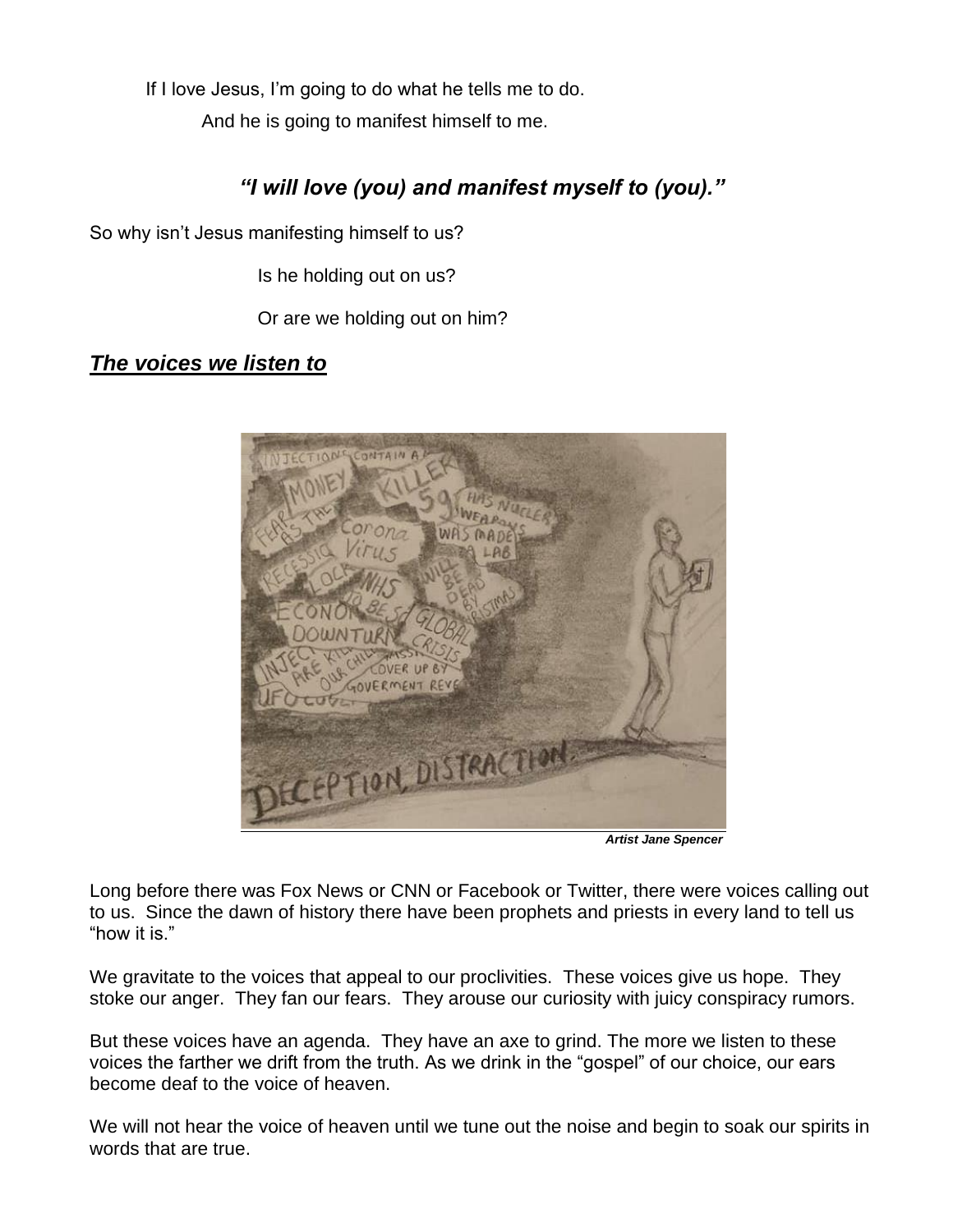### *Soaking up the truth*

The Bible is like Mount Sinai. It is rough and ragged, yet loaded with gems from heaven. If we're looking for those gems we will be guided to them. And God will help us to dig them out.

But there is one place in the Bible which is pure gold. We don't have to dig. We don't have to refine the ore. The gold is right there for the taking.

Matthew, Mark, Luke and John contain the pure gold of the words of Jesus. Jesus' words are vastly different from what we find on Fox News, CNN, Facebook or Twitter. Jesus' words echo with the ring of eternity.

When we allow the words of Jesus to take root in our hearts and act on them, we find ourselves in the presence of the Lord.

### **"I will not leave you desolate. I will come to you."**

#### *Calling, texting, googling.*

It's how we stay on top of things. We cling to our smart phones day and night so we can call for help, see how things are going, find out everything we need to know.

Never before has it been so easy to get the answer we seek with the touch of a finger. Pretty soon we're at it all the time, swamped in a sea of google searches.



Not on Earthly Things **Value 2018** 2019 12:30 Apr 2019 12:30 Apr 2019 12:30 Apr 2019 12:30 Apr 2019 12:30 Apr 20

**But have we escaped our desolation?**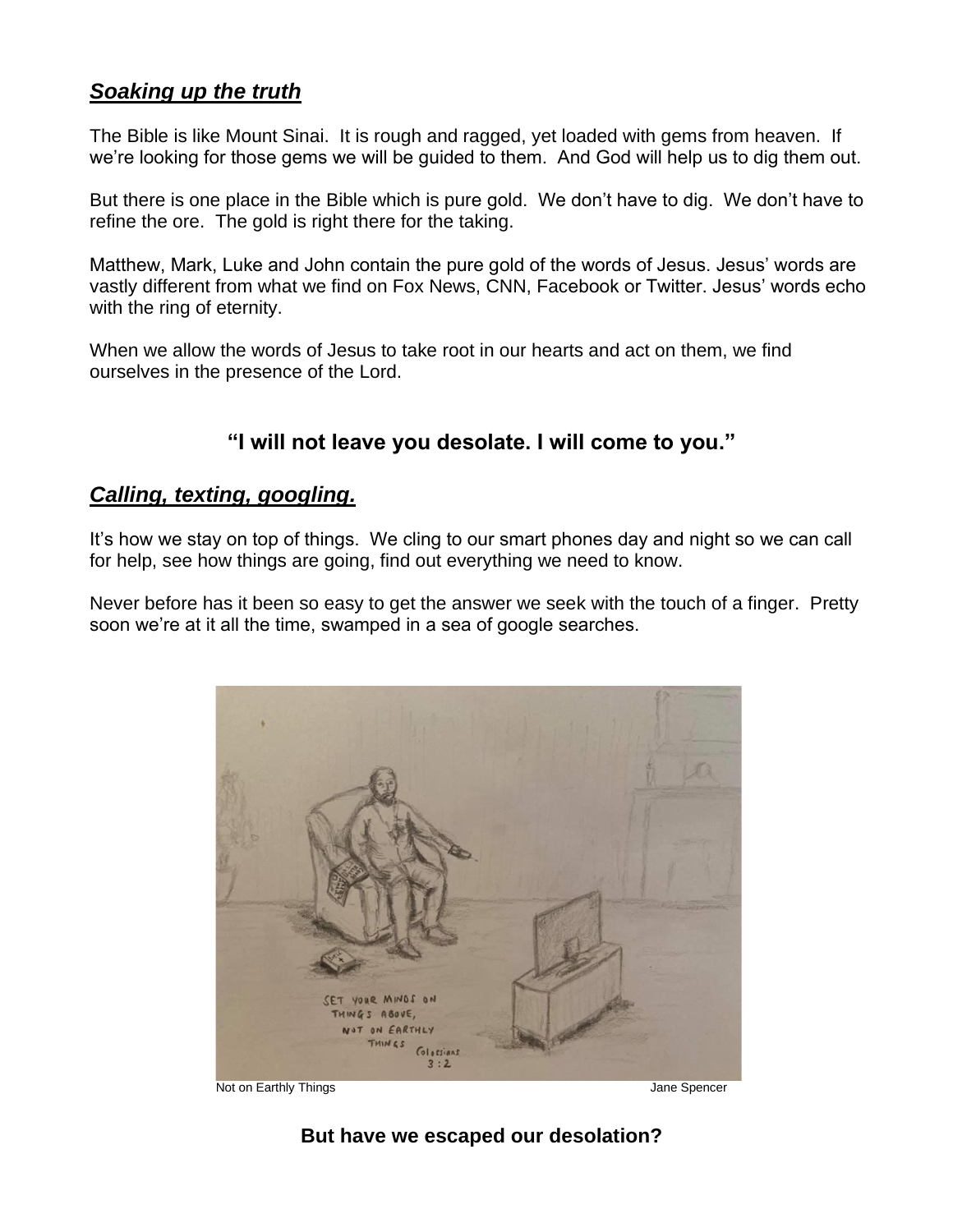## *Calling on his name*

#### *"If you ask anything in my name, I will do it."*

*John 14*

In other words,

**"Talk to me.** 

## **Call to me"**

We don't need a smartphone to reach him. We just lift up our hearts and start talking to the Master.

It's simple.

Just start communing with Jesus.

Tell him what's on your heart.

Pour out your soul.

Tell him what's going on with you.



Whoever Comes to Me (inset) Jane Spencer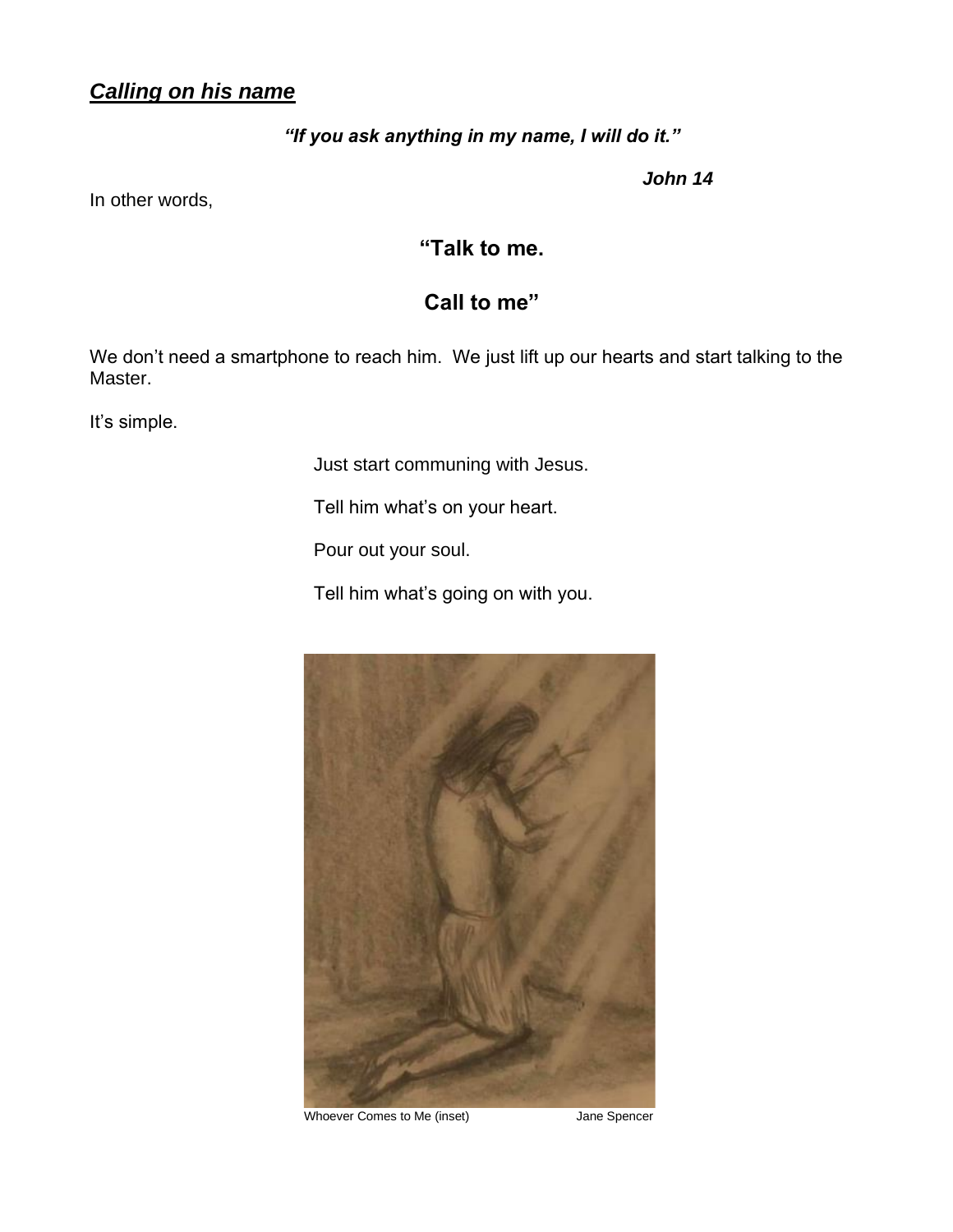Even if you have trouble believing that Jesus is there, do it anyway!

You won't be talking to the empty air, you will be talking to the Lord of heaven and earth, whether you realize it or not. And you will get an answer no smartphone could ever give you.

## **"I will not leave you desolate. I will come to you."**

#### *Guided by my GPS*

Where would I be without my GPS? It tells me when to turn right, when to turn left, the next street to look for. It's my amazing guide from somewhere out there in space.

And yet I still don't know where I am or where I'm going. My GPS just can't seem to find the path my soul is seeking.

### *Walking in the light*

To find our way through the desolation out there and especially through the desolation in our own souls, we need more than a GPS. We need light from above. Just enough light for the next step. And if we walk in that light, we get more light.



*Artist Jane Spencer*

*"I will instruct you and teach you in the way that you should go. I will guide you with my eye."*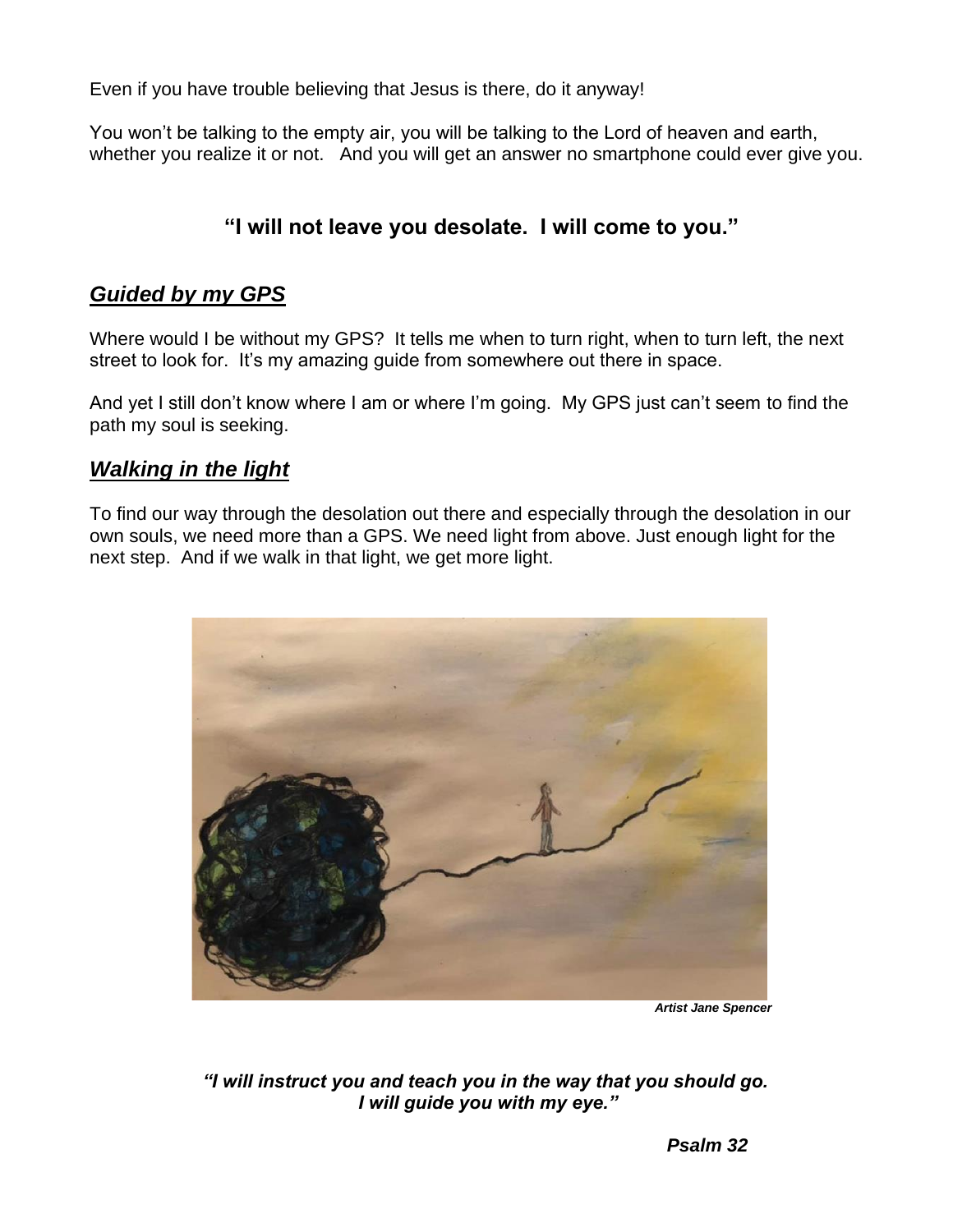*That chance meeting at Tim Horton's must have been arranged by heaven. As Mary Hartford and I sat and talked, it was as if the Lord himself joined us and gave us hope.* 

*\_\_\_\_\_\_\_\_\_\_\_\_\_\_\_\_\_\_\_\_\_\_\_\_\_\_\_\_\_*

## *"I will not leave you desolate; I will come to you."*

It's a promise to all who are disenchanted with the noise of this nervous world, who seek the gold of heaven, who listen to the words of the one man that consistently spoke truth, who is Truth Incarnate.

## *"I will not leave you desolate; I will come to you."*

If we'll put down our smart phones for a while, and call on the Master, we won't be disappointed.

### *"I will not leave you desolate; I will come to you."*

And if we'll give our GPS a rest and start walking in the light that comes as the Master speaks to us, we will begin to know where we are and where we're going.



Jane Spencer